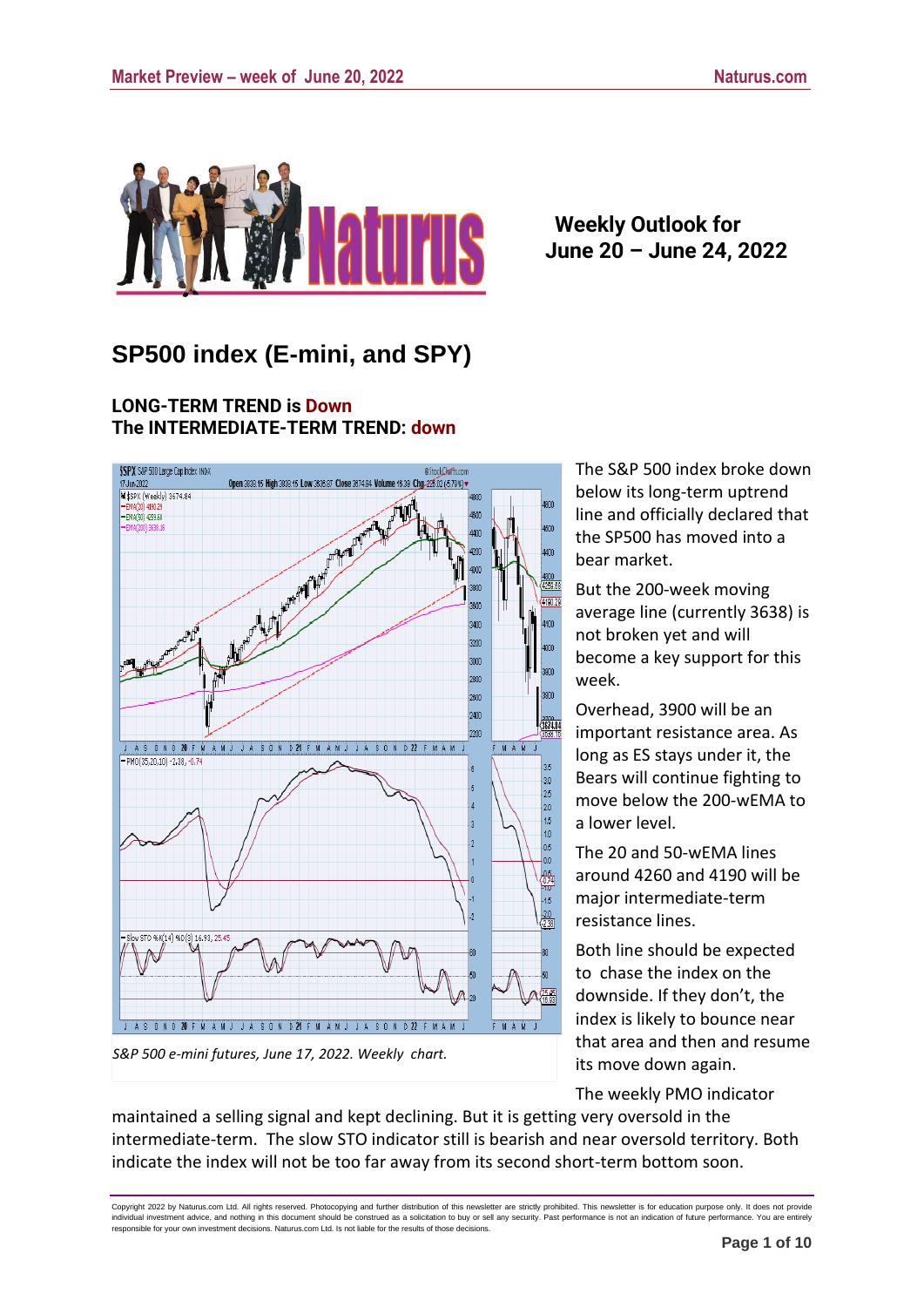

### **ES - SHORT-TERM TREND DIRECTION: Down**

Trade strategy: buy on dip above 3550 with stops

*S&P500 e-mini futures June 17. 2022, Daily chart.*

The SP500 Index had a rough week, with a big gap down selling day on Monday and continued declines until Friday.

Even though FOMC day had a relief bounce, the following day continued a gap down selling day.

At the end of week, the index closed below its key long-term support and confirmed the bear market.

3623.25 was an unfilled gap on Nov. 30, 2020 and also overlapped our predicted measurment downside target. WE should see a short-term bottom somewhere around that price. Whatever low is made this week may be the short-term low. At that point a bounce should be expected for a while.

The daily PMO remains in oversold territory with a selling signal, but a possible higher low needs to be watched carefully. If we see

that, the index could have a decent bounce. The daily slow STO indicator has an extremely oversold condition. Both hint a short-term bounce should be seen soon.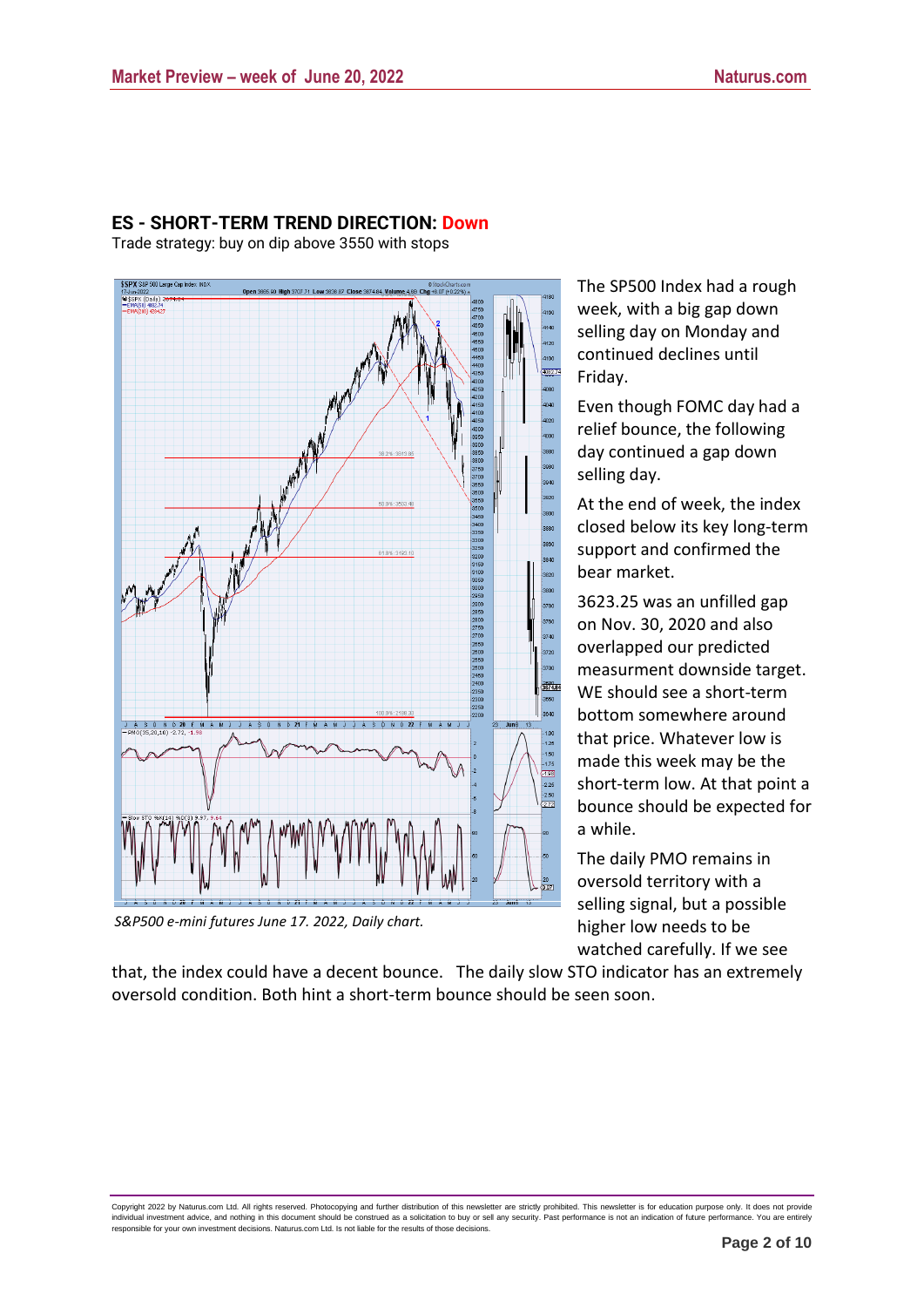Oil saw some profit-taking last week after it formed a doji pattern in the prior week. Now

intermediate-term top and oil could continue moving lower, especially if it breaks the \$105 line. That could lead oil down towards the area of the 50 wEMA line (current around

The weekly PMO indicator stopped rising, but remains in an extremely overbought

territory. The weekly slow STO indicator gave out a minor selling signal. Both hint oil may go lower than the \$105

\$123.68 could be an

\$90).

level.

# **2. Oil (\$WTIC, CL)**

### **LONG-TERM TREND is Up INTERMEDIATE-TERM TREND DIRECTION: Up**



*Crude oil futures, June 17, 2022. Weekly chart*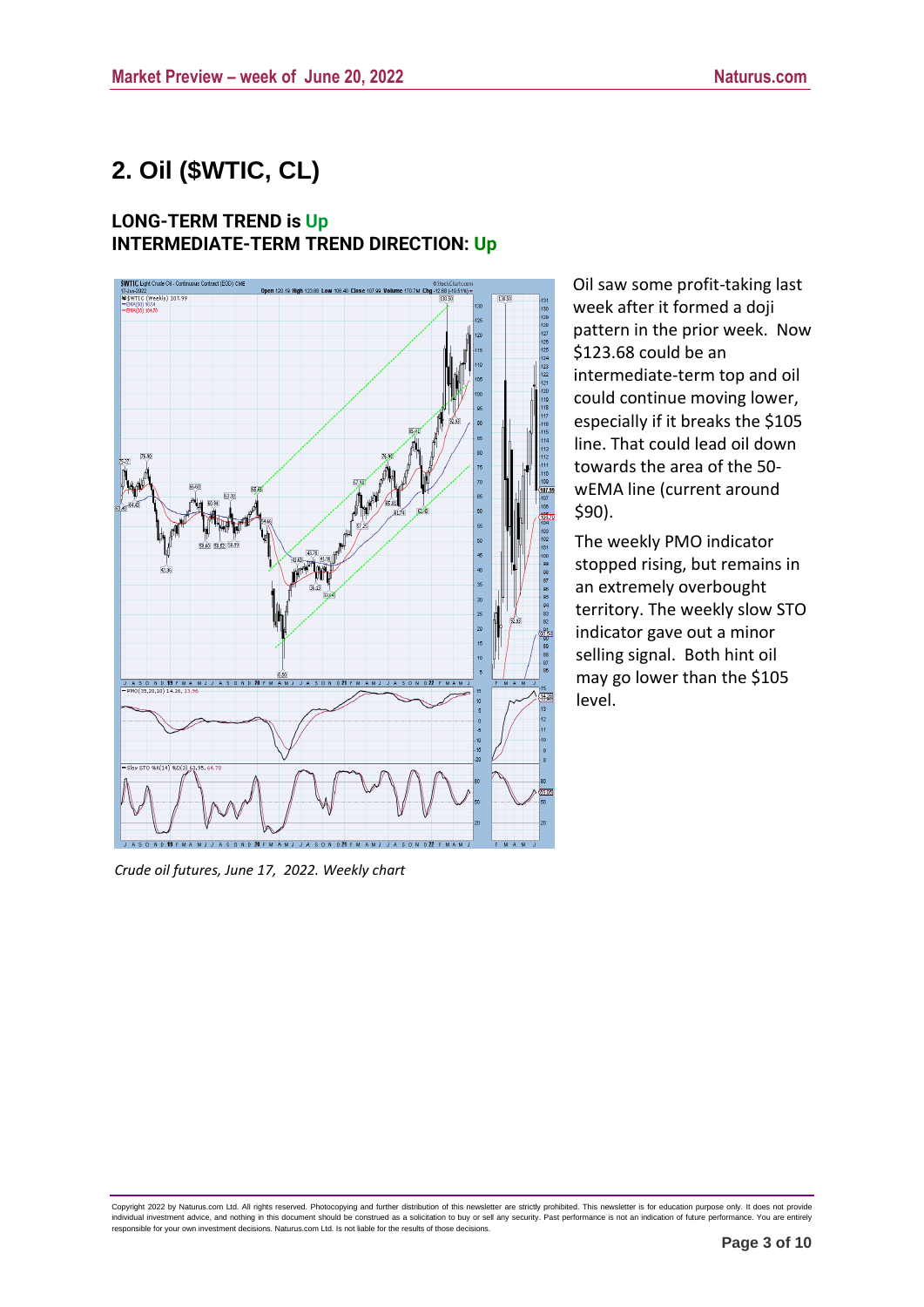#### **OIL - SHORT-TERM TREND DIRECTION: Neutral**

Trade strategy: aggressive scalping short under \$118.25 area with protective stop.



*Light crude futures, June 17, 2022. Daily chart.*

Oil was rejected by the \$123 area three days again this week, and sold off from form that level. It not only broke through the 20-dEMA line at \$115.10, but also 50-dEMA line at \$110.50. It closed the week at \$107.99.

Friday's price action was bearish. It could trigger shortterm selling if oil breaks the \$105 line and closes under it.

On the upside the \$123 area will be a major resistance. The broken support \$115 and \$110.50 could be retested, but as long as oil stays under \$110.50, the short-term direction of the market may be changing..

The daily PMO indicator gave a selling signal last week. The daily slow STO indicator accelerates on the downside to approach oversold territory. Both indicators hint that oil could continuce moving down first before it bounces again this week.

Copyright 2022 by Naturus.com Ltd. All rights reserved. Photocopying and further distribution of this newsletter are strictly prohibited. This newsletter is for education purpose only. It does not provide individual investment advice, and nothing in this document should be construed as a solicitation to buy or sell any security. Past performance is not an indication of future performance. You are entirely<br>responsible for yo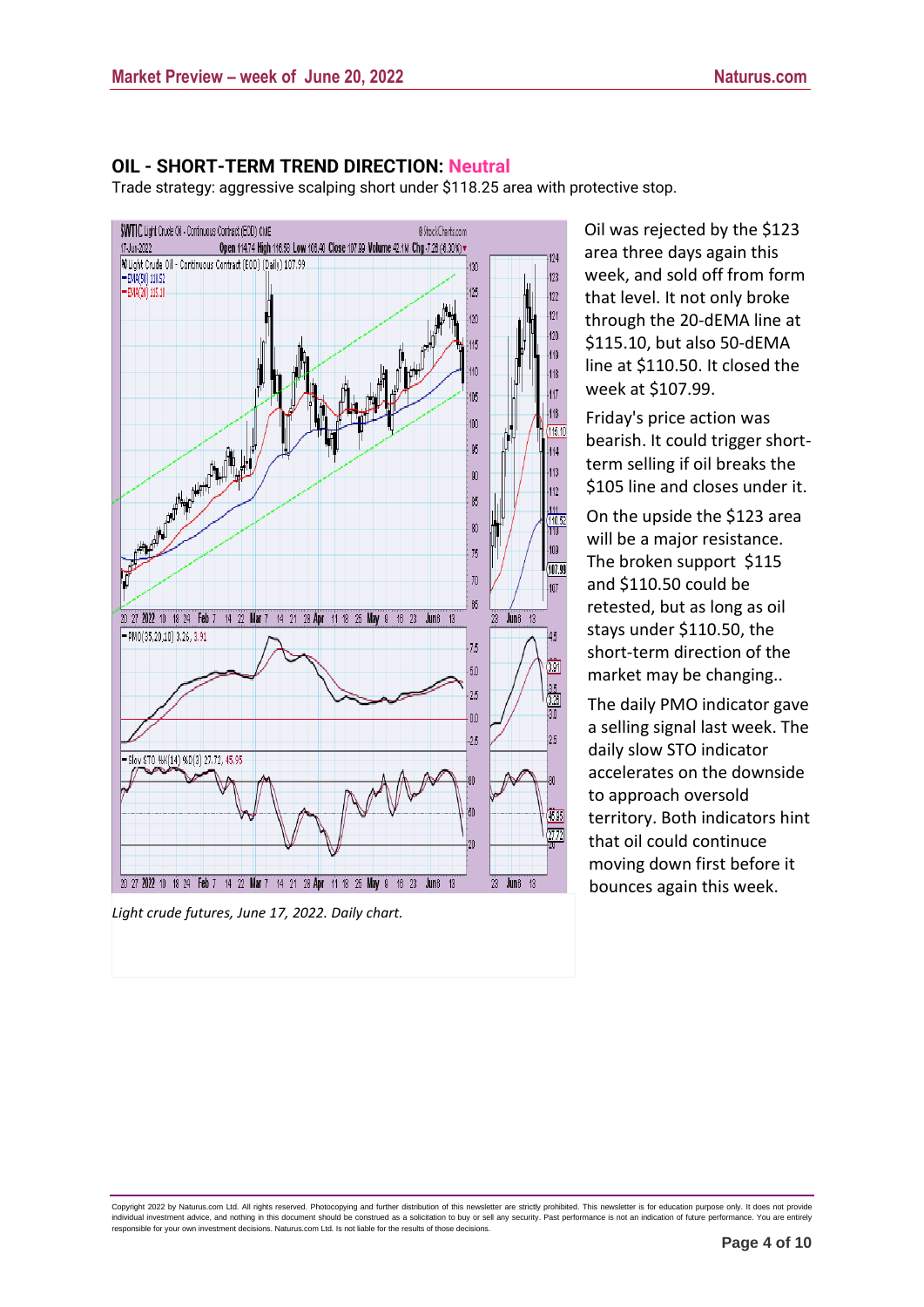# **3. GOLD (GC, GLD)**

## **LONG TERM: neutral INTERMEDIATE-TERM TREND DIRECTION: Neutral**



*Gold futures, June 17, 2022. Weekly chart.*

Gold still didn't change its intermediate-term outlook much last week. It continued to chop around the 20- and 50-wEMA lines last week despite the FOMC interest rate policy announcement.

\$1850 will be a key level for this week. Holding below it leads gold to move down to/near the \$1775 area.

A move above \$1850 could lead gold to move up to retest last week's high area.

The weekly PMO indicator holds down and remains in a selling signal. The weekly slow STO indicator is weak. Both suggest that gold could stay under \$1875 line for this week.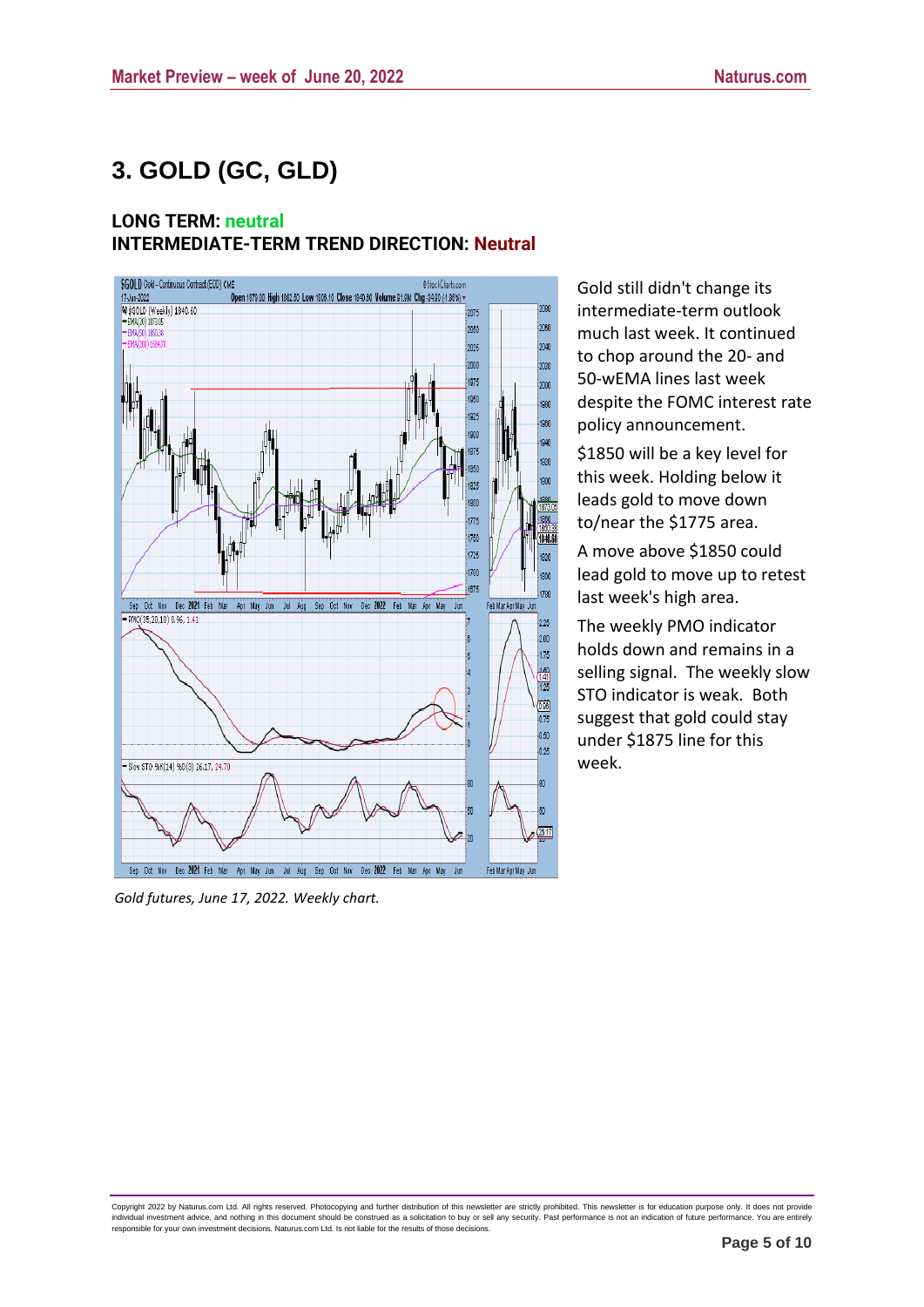### **GOLD - SHORT-TERM TREND DIRECTION: Down**

**Trade strategy: buy on dip above \$1750 area with protective stop or short on bounce under \$1915 area with protective stop**



Gold had a big swing move last week. It pulled back down from the high made on Monday and made low above \$1800 level on Tuesday, then bounced after FOMC rate announcement.

The choppy behavor kept gold inside a broad consolidation range from \$1875 to \$1775.

The daily PMO indicator dropped first and rose later, showing the price choppiness, but didn't give out any signal. The value remains negative. The daily slow STO indicator moves away from oversold area, and struggles to move up. Both suggest that gold will pop first and pull back down again later this week.

*Gold futures, June 17, 2022. Daily chart*

Copyright 2022 by Naturus.com Ltd. All rights reserved. Photocopying and further distribution of this newsletter are strictly prohibited. This newsletter is for education purpose only. It does not provide individual investment advice, and nothing in this document should be construed as a solicitation to buy or sell any security. Past performance is not an indication of future performance. You are entirely<br>responsible for yo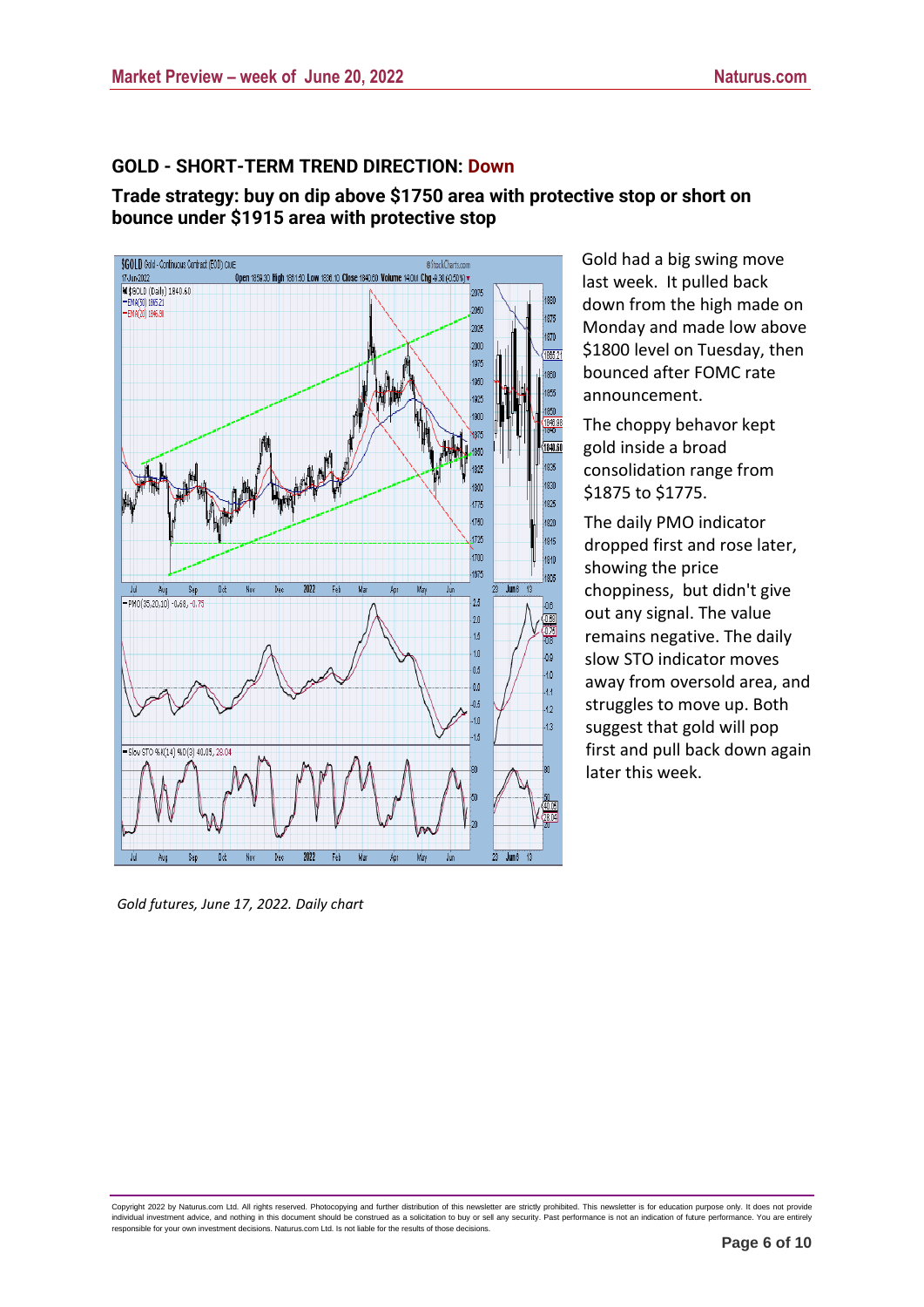# **WEEKLY ECONOMIC REPORT**

| <b>TUESDAY, JUNE 21</b>      |                                                                                               |         |                |                    |
|------------------------------|-----------------------------------------------------------------------------------------------|---------|----------------|--------------------|
| 8:30 am                      | Chicago Fed national activity index                                                           | May     |                | 0.47               |
| 10 <sub>am</sub>             | Existing home sales (SAAR)                                                                    | May     | 5.41 million   | 5.61 million       |
| 12 noon                      | Cleveland Fed President Loretta Mester speaks                                                 |         |                |                    |
| 3:30 pm                      | Richmond Fed President Tom Barkin speaks                                                      |         |                |                    |
| <b>WEDNESDAY, JUNE</b><br>22 |                                                                                               |         |                |                    |
| 9:30 am                      | Fed Chair Jerome Powell testifies on monetary policy at Senate Banking Committee              |         |                |                    |
| 12:50 pm                     | Chicago Fed President James Bullard speaks                                                    |         |                |                    |
| <b>THURSDAY, JUNE 23</b>     |                                                                                               |         |                |                    |
| 8:30 am                      | Initial jobless claims                                                                        | June 18 | 225,000        | 229,000            |
| 8:30 am                      | Continuing jobless claims                                                                     | June 11 |                | 1.31 million       |
| 8:30 am                      | Current account deficit                                                                       | Q1      | -\$274 billion | $-5218$<br>billion |
| 9:45 am                      | S&P Global U.S. manufacturing PMI (flash)                                                     | June    | 56.1           | 57.0               |
| 9:45 am                      | S&P Global U.S. services PMI (flash)                                                          | June    | 53.5           | 53.4               |
| 10 <sub>am</sub>             | Fed Chair Jerome Powell testifies on monetary policy at House Financial Services<br>Committee |         |                |                    |
| <b>FRIDAY, JUNE 24</b>       |                                                                                               |         |                |                    |
| 7:30 am                      | St. Louis Fed President James Bullard speaks                                                  |         |                |                    |
| 10 <sub>am</sub>             | UMich consumer sentiment index (final)                                                        | June    | 50.2           | 50.2               |
| 10 <sub>am</sub>             | 5-year inflation expectations (final)                                                         | June    | Ξ.             | 3.3%               |
| 10 <sub>am</sub>             | New home sales (SAAR)                                                                         | May     | 600,000        | 591,000            |
| 4 pm                         | San Francisco Fed President Mary Daly speaks                                                  |         |                |                    |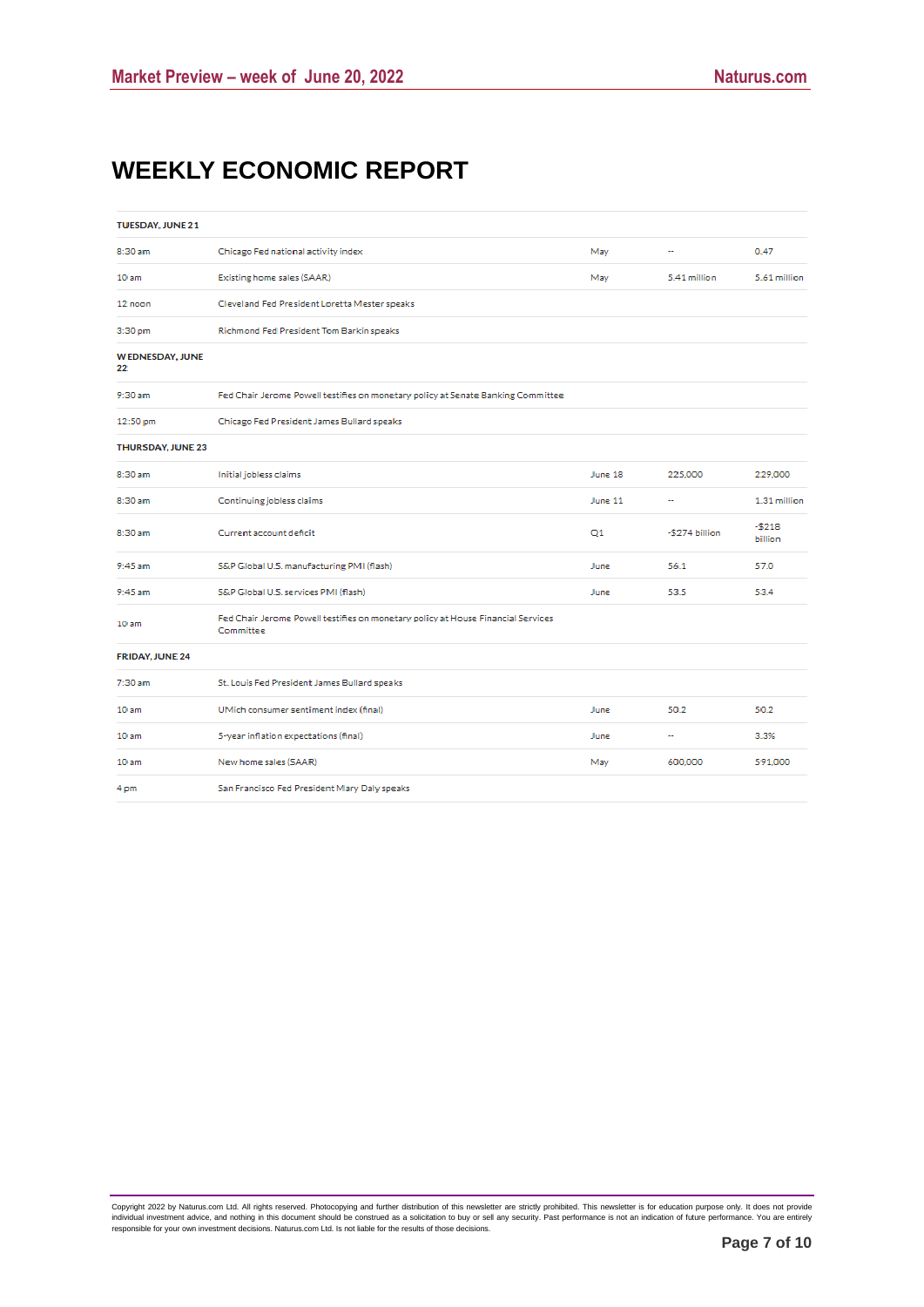# **WEEKLY OPTION OUTLOOK**

# **S&P500 ( ES mini)**

### **PREVIOUS WEEK (ESM22 and MESM22)**

| <b>Tinon</b> | i wa ka | LOW  |         |
|--------------|---------|------|---------|
| 3877.25      | 3878.5  | 3639 | 3675.75 |

|                            | Weekly  |  |
|----------------------------|---------|--|
| 2 <sup>nd</sup> Short area | 4078.50 |  |
| 1 <sup>st</sup> Short area | 3900.00 |  |
| Key # (control line)       | 3635.50 |  |
| 1 <sup>st</sup> Buy area   | 3558.00 |  |
| 2 <sup>nd</sup> Buy area   | 3478.50 |  |

#### **OPTION Trading (EW4 for ESU22 contract and EX4 for MESU22 contract)**

|                   | Strike price | <b>Expiration Date</b> |
|-------------------|--------------|------------------------|
| <b>Resistance</b> | 4050         |                        |
| <b>Meanline</b>   | 3625         | 6/24/2022              |
| <b>Support</b>    | 3450         |                        |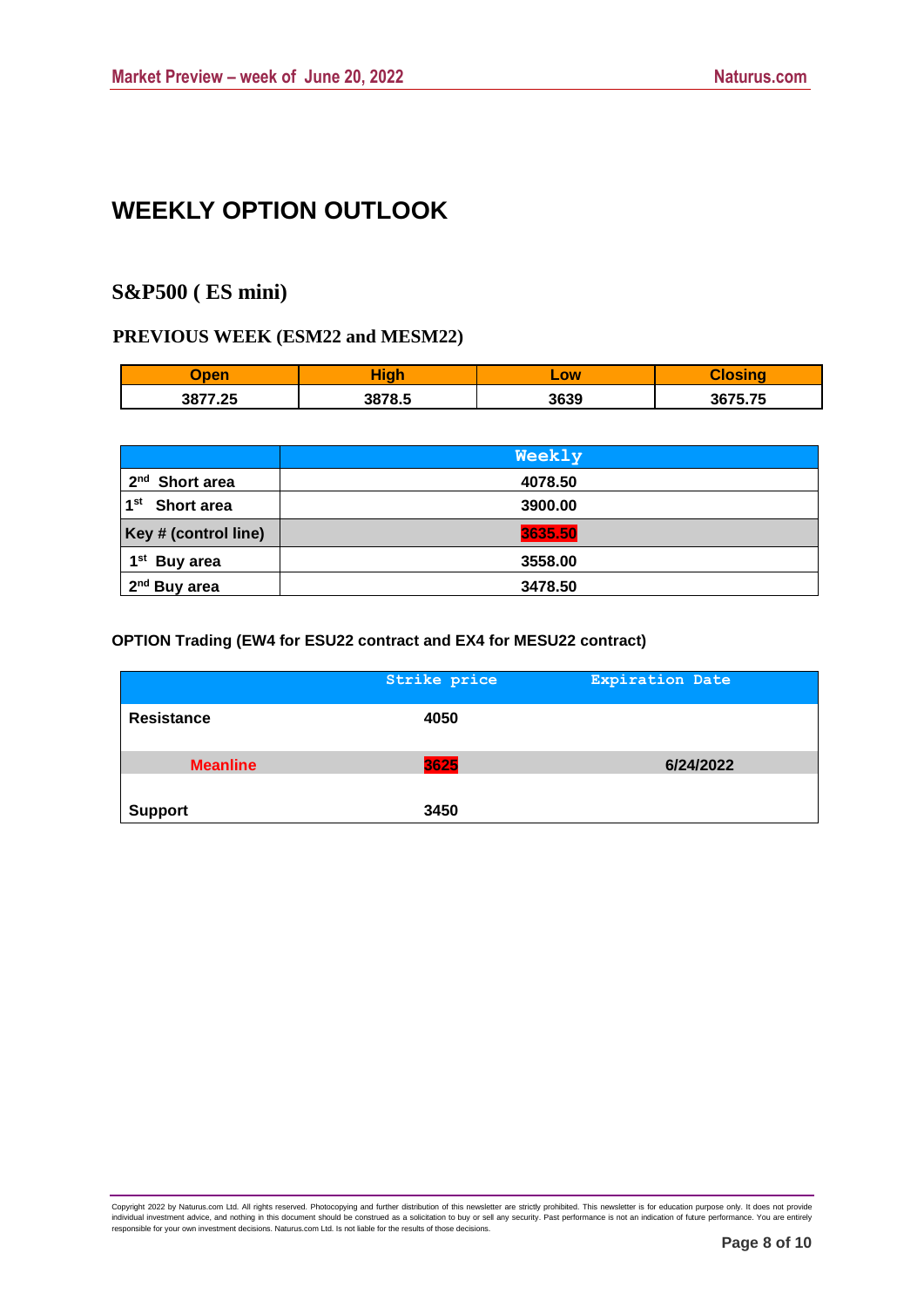## **OIL (CL, \$WTIC) (time from 6pm Globex market open to following day 2:30pm est.)**

## **PREVIOUS WEEK (CLQ22 and MCLQ22)**

| Open   | High   | LOW   | <b>Closing</b> |
|--------|--------|-------|----------------|
| 120.19 | 123.68 | 106.4 | 107.99         |

|                                      | Weekly |  |
|--------------------------------------|--------|--|
| 2 <sup>nd</sup> Short area           | 123.00 |  |
| 1 <sup>st</sup><br><b>Short area</b> | 117.25 |  |
| Key # (control line)                 | 110.50 |  |
| 1 <sup>st</sup> Buy area             | 101.95 |  |
| 2 <sup>nd</sup> Buy area             | 95.25  |  |

### **OPTION Trading (LO4 for CLQ22)**

|                   | Strike price | <b>Expiration Date</b> |
|-------------------|--------------|------------------------|
| <b>Resistance</b> | 123.50       |                        |
| <b>Meanline</b>   | 110.50       | 6/24/2022              |
| <b>Support</b>    | 93.50        |                        |